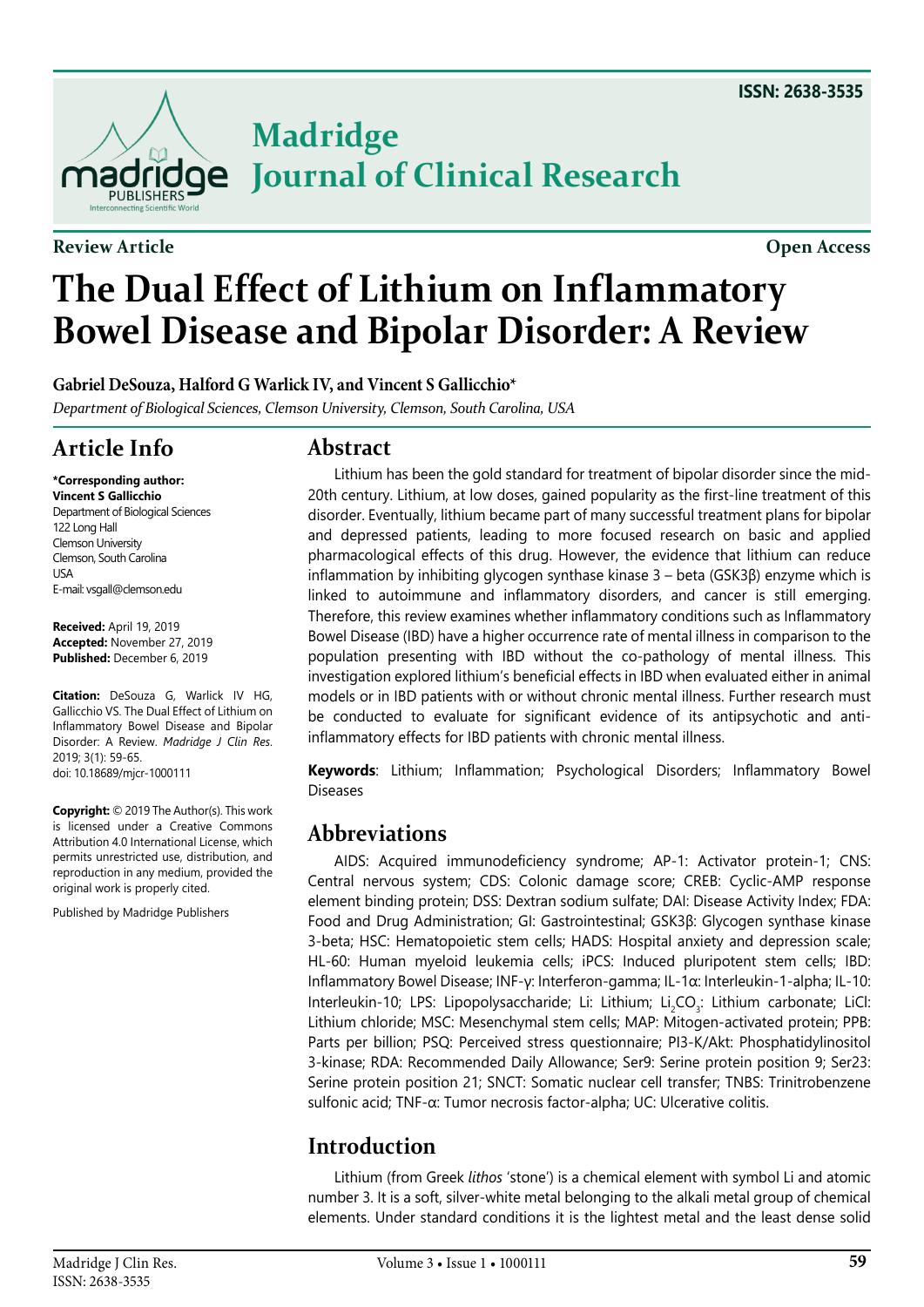element. Like all alkali metals, lithium is highly reactive and flammable [[1\]](#page-5-0). For this reason, it is typically stored in mineral oil. When exposed, lithium exhibits a metallic luster, but contact with moist air corrodes the surface quickly to a dull silvery gray, and then black tarnish. Because of its high reactivity lithium never occurs freely in nature, and instead, only appears in compounds, which are usually ionic. Lithium occurs in a number of pegmatite minerals, but due to its solubility as an ion is present in ocean water and is commonly obtained from brines and clay. On a commercial scale, lithium is isolated electrolytically from a mixture of lithium chloride and potassium chloride. Lithium and its compounds have several industrial applications, including use in the manufacture of heat-resistant glass and ceramics, high strength-to-weight alloys used in aircraft, and lithium-ion batteries. These commercial and industrial uses consume more than half of lithium's annual production [[1\]](#page-5-0).

Use of lithium as a medicine began in the first half of the twentieth century, but little to no attention was given to the use of lithium in psychiatry during this period [\[1](#page-5-0)]. During this early time period the popularity of lithium use was attributed to the presence of "lithia" in the spa water. Simple bathing in these spa waters was sufficient to provide the health benefits of spa treatment as the beneficial effect was attributed to the presence of lithia salts in spa water [[1](#page-5-0)]. To enhance the benefits of lithium as defined by its presence in spa water, the idea to increase the health benefits could be accomplished if the amounts of lithium could be increased when contained in another form of pharmacological formulation. This was an important development because when incorporated in tablets the concentration of lithium could be controlled [[1\]](#page-5-0). However, as a tablet, concentrations of lithium were increased resulting in over-dosing reports of its toxicity were presented [\[1\]](#page-5-0). This fear of lithium continued for a number of years until and maintained its pharmacological negative connotation [\[1-3](#page-5-0)].

Lithium salts have been used in psychiatry as a stabilizing agent for more than 70 years. Lithium was discovered in the context to significantly improve and change the field of psychiatric medicine found effective in reducing the manic component for individuals with bipolar disorder. The psychotropic effects of lithium were initially discovered by the Australian psychiatrist, John Cade in 1949 [[2](#page-5-1)]. The ground breaking discovery of Cade was later confirmed in doubleblind randomly controlled clinical studies performed by Mogens Schou and colleagues [[3\]](#page-5-2). Lithium is found invariable amounts in foods, especially grains, vegetables, and in various geographical areas as the result of its presence is rocks and soils [\[1\]](#page-5-0). Additionally, drinking water provides a significant source of the element in specific or certain geological areas as well [[4\]](#page-5-3). Dietary intake in humans depends on geographical location, elevation, presence or absence of ground water, irrigation methods, and diet/nutrition.

Trace amounts of lithium is present in all living organisms. The element serves a vital biological function under normal physiological conditions that becomes manifested when it is

deprived or eliminated. Since animals and plants survive in apparent good health without it; however, its role when tested thoroughly in a number of both avian and mammalian models focusing on reproduction has been well documented as previously noted [\[4\]](#page-5-3). When tested in a number of vertebrate species, e.g., fowl, bovine and goats, in the absence of lithium, all animals tested showed an increased in spontaneous abortions among pregnant female animals examined and a later difficulty in conception. Thus, the implied link from this large body of experimental evidence is that lithium is an essential component required for normal gestation during pregnancy [[4\]](#page-5-3). Clinically in humans, the lithium ion (Li+) administered as one of the several available lithium salts, e.g., lithium bicarbonate (Li<sub>2</sub>CO<sub>3</sub>) or lithium chloride (LiCl), have all proved to be useful as a mood-stabilizing drug in the treatment of the psychiatric disorder bipolar disorder due to the neurological effects of the ion in the brain chemistry of mood. Consequently, lithium remains the most effective medication available to suppress the complication of depression associated suicide seen in manic-depressive illness [[5](#page-5-4)].

The amount of lithium found in nature has been measured in trace amounts in numerous plants, plankton, and invertebrates at concentrations of 69 to 5,760 parts per billion (ppb). In vertebrates the concentration is slightly lower; however, nearly all vertebrate tissue and body fluids examined have been found to contain lithium ranging from 21 to 763 ppb [\[1](#page-5-0)]. Marine organisms tend to accumulate lithium more than terrestrial ones. It is not known whether lithium has a physiological role in any of these organisms, but as stated above, nutritional studies in several bird and mammal species have indicated its importance to overall reproductive health, leading to a suggestion that it be classed as an essential trace element with an RDA of 1 mg/day [\[3\]](#page-5-2). When studied to determine if lithium would influence overall physiological processes, observational studies in Japan, reported in 2011, suggested that naturally occurring lithium in drinking water might increase human lifespan [\[4](#page-5-3)]. Medically, lithium has been extremely beneficial in the treatment of the psychiatric condition of bipolar disorder/manic depression [[6](#page-5-5)]. Lithium salts may also be helpful for related diagnoses, such as schizophrenic disorder and cyclic major depression. Lithium ion (Li+) in the form of lithium bicarbonate is used as the recommended medication in psychiatry [\[7](#page-5-6)].

It has been reported lithium may increase the risk of developing Ebstein's cardiac anomaly in infants born to women who take lithium during the first trimester of pregnancy [\[6](#page-5-5)], but such reported cases are extremely rare. The most exciting results for lithium are its reported nonpsychiatric medical effects that are centered on the ion's ability to influence the proliferation of stem cells first identified from hematopoietic tissues [\[7](#page-5-6)[,8](#page-5-7)]. This effect has now been demonstrated to also take place in the regeneration of neurological tissues and stem cells derived from other organs and tissues, making the use of lithium to treat spinal cord and other system and organ injuries through a mechanism that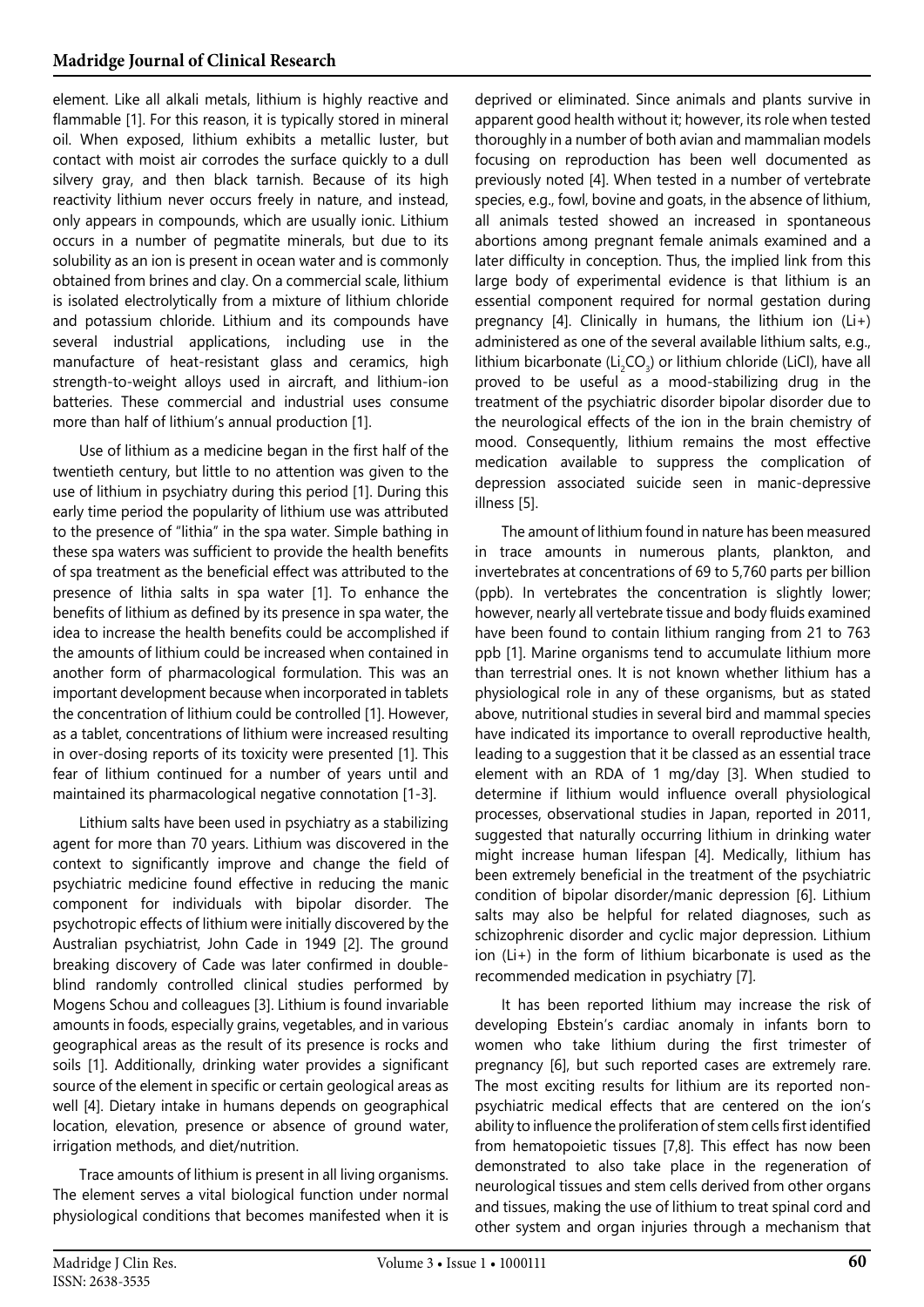involves enhancing stem cell regeneration of damaged neurons very promising for the future of clinical medicine [\[9](#page-5-8)].

With these results lithium is still the gold standard treatment for bipolar disorder-manic depression, which is a severe mental illness. Lithium, having a well-established safety profile, has been FDA-approved and used to treat bipolar disorders for more than 60 years [[10](#page-5-9)]. It is an effective treatment for mania and is also used as prophylactic therapy to prevent the recurrent manic and depressive episodes that characterize bipolar disorder [[11](#page-5-10)]. A large body of evidence suggests that inflammation plays a role in the pathogenesis of bipolar disorder and that mood stabilizers exhibit antiinflammatory properties. Pre-treatment with lithium 10 mM (but not 1 mM) significantly reduced LPS-induced secretion of tumor necrosis factor-alpha (TNFα), interleukin-1-alpha  $(IL-1\alpha)$ , prostaglandin-E2 and nitric oxide in rat primary glia cells [[11\]](#page-5-10). In addition, lithium significantly reduced the expression of cyclooxygenase-2 and inducible nitric oxide synthase, findings suggesting that lithium exhibits a potent anti-inflammatory effect [[12\]](#page-5-11). Further evidence suggested potent anti-cancerous and apoptosis-modulating activities by lithium on HL-60 promyelocytic leukemia cells and hematopoiesis [\[13-](#page-5-12)[18\]](#page-6-0). This is compelling evidence that supports the notion that treatment with lithium may elicit strong anti-inflammatory effects in inflammation and in cancerous cells. Hence, a promising chemotherapeutic direction has emerged from these observations based upon lithium's initial clinical use in psychiatry and a monovalent cationic element.

As stated previously, pioneering studies demonstrated lithium directly inhibits glycogen synthase kinase-3 beta (GSK3β) activity [[19,](#page-6-1)[20](#page-6-2)]. This enzyme has been further confirmed as a crucial target for lithium's cellular effects [[21](#page-6-3)[,22](#page-6-4)]. GSK3 consisting of  $\alpha$  and  $\beta$  isoforms, is a serine/ threonine kinase that regulates diverse cellular and neurophysiological processes and has been implicated as one of the main causative agents responsible for the development of Alzheimer's disease [[21](#page-6-3)[,22\]](#page-6-4). Lithium competes with magnesium to directly inhibit GSK-3β by binding to the active site of the enzyme and limiting magnesium's catalytic activity [[23](#page-6-5)]. Lithium also indirectly inhibits GSK3β activity by enhancing phosphorylation of GSK3β at Ser21 and GSK-3β at Ser9 via activation of phosphatidyl inositol 3-kinase (PI3-K)/ Akt, protein kinase A and protein kinase C [[23](#page-6-5)-[25](#page-6-6)]. In addition, lithium has been shown to increase the activities of two transcription factors, activator protein-1 (AP-1) and cyclic-AMP response element binding protein (CREB), both *in vivo*  and *in vitro* [[26\]](#page-6-7). Lithium also activates the mitogen-activated protein (MAP) kinase pathway [\[27](#page-6-8)]. These metabolic pathway intermediates play a crucial role in regulating apoptosis, cytokine production and differentiation in HL-60 cells [[28\]](#page-6-9).

As stated, lithium is a potent inhibitor of GSK3β. GSK3β inhibition has been demonstrated to have anti-inflammatory effects, as shown by reduced TNFα production via attenuated activation of NF-κB and JNK signaling cascades and induction

of the anti-inflammatory cytokine, IL-10. Both GSK3β and NFκB play a central role in cancer progression, and regulation of the factors by lithium may prove to be important in cancer treatment. In light of these findings, the effects of lithium on expression of apoptosis-related genes and inflammationassociated cytokines have been studied. This revised treatment plan has improved the lives of individuals living with bipolar disorder (unresponsive to other medications, including chlorpromazine) [[24](#page-6-10)]. In the 1970's, lithium became widely accepted as the gold standard for treatment of bipolar disorder in North America [[3\]](#page-5-2). In regard to therapeutic effects, lithium is an excellent mood-stabilizer for individuals suffering from bipolar disorder [[25](#page-6-6)[,26\]](#page-6-7).

In recent years, in light of new evidence suggests inflammation has a potential role in the pathology of bipolar disorder [[26](#page-6-7)]. A meta-analysis study examined the differences in cytokine (proteins found in the body that act in response to inflammation concentrations levels between bipolar individuals and unaffected individuals. Cytokine concentration levels were measured: (IL-1β, 2, 4, 6, 8, 10); tumor necrosis factor-alpha (TNFα); and interferon-gamma (INF-γ). The study found that concentrations of IL-1β, 4, 6, 10 and TNFα were significantly higher in bipolar patients, compared to healthy individuals. Therefore, it is implied that an anti-inflammatory agent may provide relief to individuals suffering from bipolar disorder [\[27\]](#page-6-8).

Because lithium inhibits an important enzyme (GSK3β) the key regulator for numerous biochemical/neurological pathways including insulin signaling, neurotrophic factor signaling, and the Wnt pathway [\[28](#page-6-9)], targeting the inflammatory process via GSK3β has opened a new area of investigation. The key link with this enzyme is when it becomes dysfunctional; it can lead to neuroinflammation and the development of psychotropic diseases, such as multiple sclerosis, acquired immunodeficiency syndrome (AIDS), and Alzheimer's disease [\[29](#page-6-11)]. A meta-analysis study reported the prophylactic use of lithium to improve cognition in disorders such as Alzheimer's disease [\[10](#page-5-9)]. This study suggested that lithium, at low doses, can effectively reduce Tau protein hyperphosphorylation by inhibiting GSK3β. Tau proteins normally assist in the circulation of nutrients within neural cells; however, abnormal Tau proteins can destabilize Tau filaments, resulting in neuronal cell death. As a result, lithium can reverse and prevent the early onset of these diseases by reducing misfolded Tau protein and GSK3β levels [\[11,](#page-5-10)[12](#page-5-11)].

As previously stated, lithium can inhibit the enzyme GSK3β. Supporting evidence has shown that in addition to inhibiting this enzyme, lithium can also simultaneously induce stem cell proliferation for hematopoietic stem cells (HSC) and mesenchymal stem cells (MSC) [[13](#page-5-12)]. HSC are cells that can differentiate into all blood and immune cell types responsible for the maintenance of the body. Similarly, MSC can also differentiate into non-blood cell types, responsible for normal bone, cartilage, and adipocyte development and regulation [\[14](#page-5-13)[,15\]](#page-5-14). This suggests that lithium treatment can serve to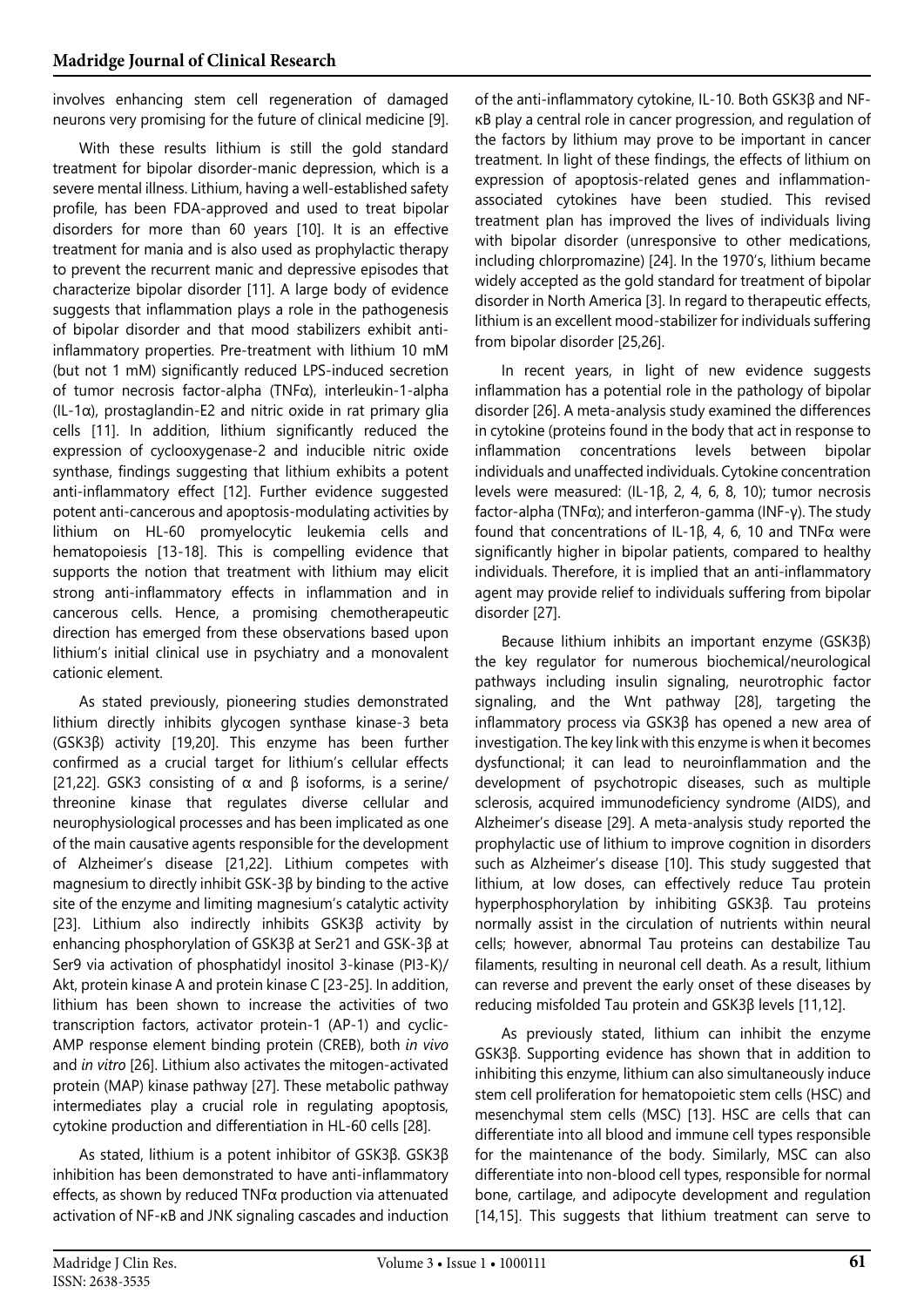protect and regulate the production of these stem cells. Lastly, inhibition of GSK3β can assist in regulating the transcriptional activity for nuclear factor kappa B cells (NFκB), since these cells are an essential immune regulator for intestinal cells [[15](#page-5-14)]. NFκB proteins play a role in proinflammatory response from stress and infections [\[16\]](#page-5-15). In addition, NFκB protein regulators have been associated with viral infection, abnormal immune development, cancer, autoimmune diseases, and inflammatory diseases [[17](#page-5-16)[-21](#page-6-3)] have all provided links targeting NFκB involvement with the pathogenesis of inflammatory bowel diseases (IBD) [\[22](#page-6-4)[-25](#page-6-6)].

Patients diagnosed with IBD experience ongoing inflammation with numerous symptoms such as diarrhea, abdominal pain, rectal bleeding, weight loss, and reduced appetite [[26\]](#page-6-7). These are typical of inflammatory responses in Crohn's disease and ulcerative colitis (UC). If left untreated, these inflammatory conditions could lead to severe complications such as colon cancer, sclerosing cholangitis, bowel obstruction, ulcers, and anal fissure [\[27](#page-6-8)]. Diagnoses of Chron's disease or UC may also lead to extreme psychologically stress. The aim of this report was to examine the literature in order to review the literature to determine if low-dose lithium can influence the health symptoms or reduce psychiatric distress in patients diagnosed with IBD.

Studies have been conducted on this topic and results have shown a correlation between chronic inflammatory illness and psychological disorder incidence, including generalized anxiety disorder and major depressive disorder [[28](#page-6-9)-[30](#page-6-12)]. Diagnoses such as these could impact the daily lives of individuals afflicted with these illnesses, including behavioral changes. As a potential solution, introduction of lithium treatment for these individuals could improve both their physical and mental health symptoms [\[28](#page-6-9)[-30\]](#page-6-12).

#### **Impact of Psychological Disorders on IBD**

Research has shown that individuals with IBD have a higher occurrence rate of mental illness in comparison to normal individuals [\[31](#page-6-13)[-38](#page-6-14)]. To measure mental illness severity, clinicians use the hospital anxiety and depression scale (HADS), which is an assessment tool to demonstrate if a correlation exists between bipolar disorder and IBD occurrence [[39](#page-6-15)]. In a study (Table 1) a perceived stress questionnaire (PSQ) was used in order to measure the correlation between gastrointestinal (GI) disease and mental illness occurrence. As the data shows, there is a positive correlation between GI symptom occurrence and HADS scale scoring. Furthermore, the PSQ index data also show a positive correlation between GI symptom occurrence and mental illness incidence, except for constipation [[40\]](#page-6-16).

Table 1 illustrates the symptoms that caused the most anxiety or depression in patients. For the HADS anxiety score, it was found that diarrhea caused the highest anxiety, in comparison to the other symptoms. In addition, for the HADS depression score, bloating was found to have the highest impact on depression. When seeing patients, clinicians should notate these symptoms, especially bloating and diarrhea. Since these symptoms are associated with IBD, physicians should draw a parallel between IBD and mental health. In doing so, treatment strategies need to be more widespread for IBD patients suffering from a mental health condition as this is undertreated [[40](#page-6-16)].

| <b>Table 1.</b> Hospital Anxiety Depression Scale Scores and Perceived |
|------------------------------------------------------------------------|
| Stress Questionnaire index in correlation to different GI symptom      |
| scores in patients with bipolar disorder (n=136).                      |

| <b>Symptoms</b>       | <b>HADS-Anxiety</b><br>score  | HADS-<br><b>Depression</b><br><b>Score</b> | <b>PSQ Index</b>              |
|-----------------------|-------------------------------|--------------------------------------------|-------------------------------|
| Abdominal Pain        | $0.295(0.001)^1$              | $0.248(0.004)^1$                           | $0.261 (0.002)^1$             |
| <b>Bloating</b>       | $0.304$ (<0.001) <sup>1</sup> | $0.365$ (<0.001) <sup>1</sup>              | $0.376$ (<0.001) <sup>1</sup> |
| Diarrhea              | $0.334$ (<0.001) <sup>1</sup> | $0.225(0.009)^1$                           | $0.268(0.002)^1$              |
| Constipation          | 0.099(0.254)                  | 0.028(0.751)                               | 0.063(0.473)                  |
| Satiety               | $0.222(0.010)^1$              | $0.253(0.003)^1$                           | $0.333$ (<0.001) <sup>1</sup> |
| Dyspepsia             | $0.293(0.001)^1$              | $0.205(0.017)^1$                           | $0.287(0.001)^1$              |
| Reflux                | $0.245(0.004)^1$              | 0.122(0.160)                               | $0.235(0.007)^1$              |
| <b>Total GSRS-IBS</b> | $0.336$ (<0.001) <sup>1</sup> | $0.328$ (<0.001) <sup>1</sup>              | $0.348$ (<0.001) <sup>1</sup> |

1 Statistical significance. Statistics: Spearman's test; HADS: Hospital Anxiety and Depression Scale; GSRS: GI Symptoms Rating Scale; IBS: Irritable bowel syndrome; PSQ: Perceived Stress Questionnaire.

### **Discussion**

#### **Lithium treatment: IBD–induced animal models**

In the treatment of bipolar disorder, lithium has become the gold standard for improving symptoms of this illness. However, researchers have also looked into other potential benefits of this trace element and have found that it may treat physical illnesses as well [\[41](#page-6-17)[,42\]](#page-6-18). As previously stated, evidence has linked GSK3β and Nuclear factor κβ to modern disorders that include autoimmune disease cancer as well as inflammatory diseases, such as Crohn's and UC [10,17-25]. Even though researchers understand chronic inflammation pathology and its relation to IBD, there is still much to learn. In order to experiment and investigate this matter, scientists can use animal models to develop a deeper understanding of this illness.

One study reported improvement in trinitrobenzene sulfonic acid (TNBS)-induced colitis in rat models [[43\]](#page-6-19), lithium chloride treatment, glibenclamide (a potassium channel blocker), and cromakalim (a potassium channel opener) were used interchangeably in TBNS-induced rats receiving treatment for chronic bowel inflammation. Seven experimental groups were used: (1) non-TBNS-induced rats receiving only saline treatment (control); (2) TBNS induced rats receiving no treatment; (3) TBNS-induced rats receiving only 20 mg/kg of lithium chloride in saline solution (2x/day); (4) TBNS-induced rats receiving only 20 mg/kg of lithium chloride+1 mg/kg glibenclamide in saline solution (2x/day); (5) TBNS-induced rats receiving 20 mg/kg of lithium chloride+1 mg/kg glibenclamide+cromakalim 0.4 mg/kg in saline solution (2x/ day); (6) TNBS-induced rats receiving 1 mg/kg glibenclamide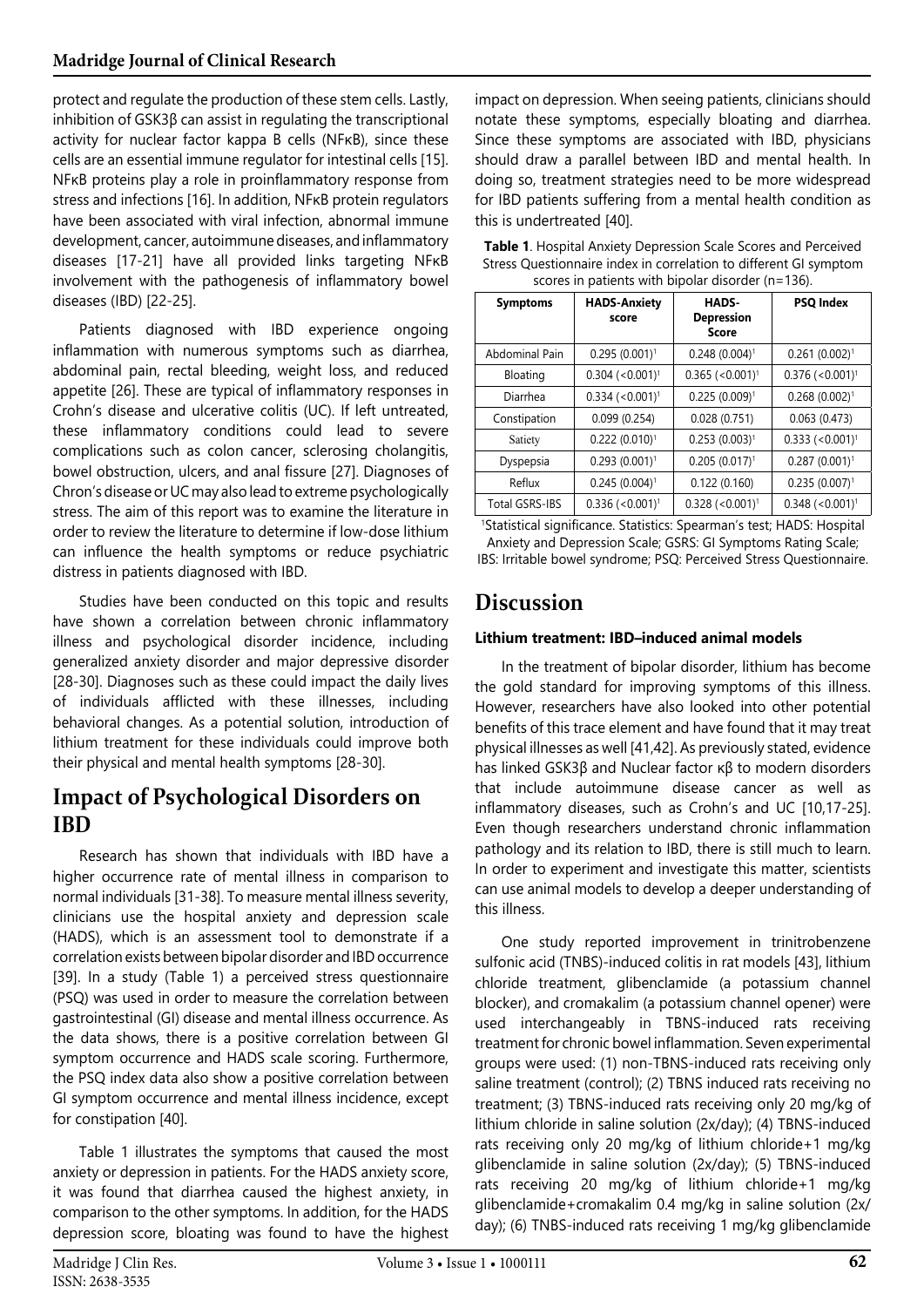of saline solution (2x/day); and (7) TBNS-induced rats receiving 0.4 mg/kg cromakalim of saline solution (2x/day). This was tested for duration of 7 days and after this trial, researchers measured macroscopic and microscopic scores of colonic damage present in all 7 design groups [[42](#page-6-18)]. As table 2 displays, the seven design groups assessed in the study were assigned a colonic damage score (CDS) between 0 (no inflammation) and 7 (major ulceration). Control TNBS-induced rats were used as a comparison to the experimental groups (excluding saline group) and a significant difference was noted. An asterisk is shown on groups that exhibited statistical differences [\[44\]](#page-6-20).

**Table 2**: Macroscopic and Microscopic Scores of Colonic Damage after 7 Day Clinical Trial.

| <b>Groups</b>             | <b>TNBS</b><br> control <br>group | group | Saline Lithium Li+Glib<br>group | group         | Li+Glib<br>+Cr<br>group | Glibenclamide<br>group | Croma<br>kalim<br>group |
|---------------------------|-----------------------------------|-------|---------------------------------|---------------|-------------------------|------------------------|-------------------------|
| Macroscopic<br><b>CDS</b> | 6.5<br>(1.00)                     | 0.0   | 3.0<br>$(.043)*$                | 5.5<br>(.670) | 2.5<br>$(.011)^*$       | 6.5(1.00)              | 2.5<br>$(.011)^*$       |
| Microscopic<br><b>CDS</b> | 4.0<br>(1.00)                     | 0.0   | 1.5<br>$(.041)^*$               | 3.5<br>(.789) | 2.0<br>(.157)           | 4.0(1.00)              | 1.5<br>$(.041)$ *       |

For each group, scores are as shown according to the CDS (colonic damage score)

\*Statistical significance (P<0.05); TNBS control group vs. experimental groups (saline unincluded); Glib: Glibenclamide; Cr: Cromakalim; Li: Lithium.

As the data above illustrates, the statistical analysis, P-value was less than the significance level of 0.05 and thus showed that the experimental group of TNBS-induced rats did have different CDS scores (0.043 and 0.041) than the control group. Thus, it is implied that the mucosal lining in the intestinal wall of these rats showed significant improvement from inflammation symptoms.

Another study reported amelioration in dextran sodium sulfate (DSS) induced mice from lithium treatment [45]. For this procedure, C57BL/6 inbred mice were administered 2.5 % DSS in drinking water for 5 days. Following drinking DSSinduced water, these mice returned back to normal water for a recovery period of 4 days. For the control group, 5 DSS induced mice received 200 microliters (µL) of saline by intraperitoneal injection (1X/day) for 4 days. For the treatment group, 5 DSS induced mice received 200 µL saline with 4 mg lithium chloride (LiCl) by intraperitoneal injection (1X/day) for 4 days. For each recovery day, the control and treatment group mice were each weighed and disease activity index (DAI) scores were assessed. DAI are based on the following score ranges from 0 (displaying no symptoms affiliated with the disease) to 4 (displaying severe symptoms from the associated disease). Additional criteria for assessing DAI scores include: decline in body weight, stool type, and bleeding type. Stool type can include normal (smooth and soft), loose (mushy), and diarrhea (watery). For bleeding type, it can be categorized as not visible, hemoccult (minor blood detection) and gross (noticeable blood detection). Criteria for

DAI scoring can be viewed in table 3.

**Table 3**: Disease Activity Index (DAI) Score Assessment.

| Score    | Decline in Weight (%) | <b>Stool Type</b> | <b>Bleeding Type</b> |
|----------|-----------------------|-------------------|----------------------|
| $\Omega$ | 0%                    | Normal            | None                 |
|          | $1 - 5%$              | Normal            | None                 |
|          | $5 - 10%$             | Loose             | Hemoccult            |
| 3        | 10-15%                | Loose             | Hemoccult            |
| 4        | >20%                  | Diarrhea          | Gross                |

For each recovery day, when DAI was assessed, average scores were recorded for both the treatment and the control groups shown in figure 1. After analyzing each group of 5 subjects, an average DAI score was computed day. Immediately after administering 2.5% DSS in drinking water for 5 days, an average DAI score for both groups were obtained at a value of 1.25. According to table 3, this implies minor weight loss, associated with normal stool types and no bleeding. However, on the second recovery day, there was an apparent difference between the lithium chloride (LiCl) group and the control group, with DAI scores of 1.6 and 3.4, respectively. This implies that the LiCl group was able to sustain DAI levels between 1-2. This includes slight weight loss, normal stool type, and no bleeding. In comparison, the control group showed a severe DAI score, with a 15-20% reduction in weight, loose to watery stool, and blood present in the stool. By the fourth recovery day, both average DAI scores for the treatment and control groups were compared, with a minor drop in scores between 1.1 and 2.75, respectively. Researchers suggest that DSSinduced mice that were treated with LiCl showed improvement from proinflammatory responses, according to the DAI average for each group [46].





comparison to demonstrate any contrast between DSS-induced mice treated with LiCl and DSS-induced mice treated with saline [\[46](#page-6-21)].

#### **Lithium treatment: IBD in humans**

Research has shown that lithium can inhibit an essential enzyme, GSK3β, which is related to inflammation and GI disorders, including IBD [\[8](#page-5-7)-[10](#page-5-9)]. In the animal model studies, lithium administration in TNBS-induced colitis and DSS in mice has shown improvement from inflammatory response [\[47](#page-6-22)[,48\]](#page-6-23). This suggests that lithium treatment has been effective in the IBD-induced animal models; however, this should be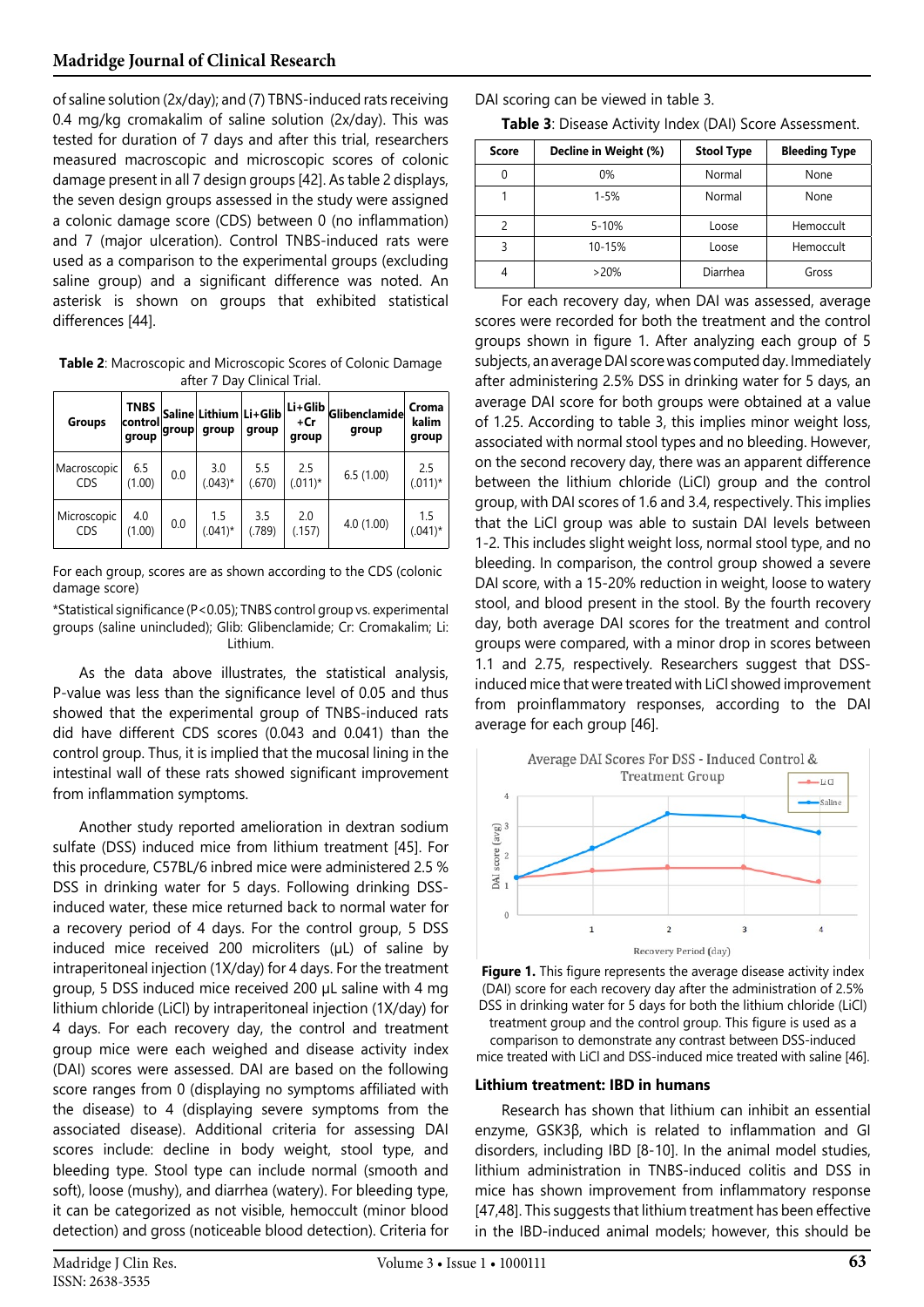further extrapolated to human models. For example, a psychiatrist, Sidney Zisook, evaluated a 67- year-old male patient admitted to the psychiatric unit at the Massachusetts General Hospital [[49](#page-6-24)]. This patient had presented chronic symptoms of bipolar disorder (measured within a five-year time frame), which included frequent GI issues, leading to diagnosis of severe UC. During this time period, all medication was discontinued except for Azulfidine, an anti-inflammatory agent used for treatment of UC and the patient still exhibited severe GI symptoms. Next, 900 mg of lithium carbonate was administered to this patient over a 12-day time interval and during this time, his symptoms began to show significant improvement. After treatment, this patient continued to take 900 mg of lithium and 0.5 mg of Azulfidine (3x/day) and reported both normal GI activity and reduced manic episode occurrence [48].

## **Conclusion**

In conclusion, lithium has been demonstrated to have positive effects in the treatment of both bipolar disorder and IBD. Measurements of cytokine levels that function as inflammatory mediators in those affected with bipolar disorder is an essential step in learning about the interaction between these two illnesses. Lithium carbonate has been shown to reduce both manic and depressive episodes in individuals with bipolar disorder. In regard to IBD, symptoms are significantly reduced with lithium treatment in both models. As mentioned earlier, inflammatory mediators, as well as certain enzymes appear to play a role in both of these illnesses. GSK3β has shown to be an essential enzyme in treatment of bipolar disorder, as well as a regulator for NF-κB cells found in inflammatory pathways of the GI tract. Research may have shown promising effects of lithium treatment for both bipolar disorder and IBD, but future studies should be conducted in order to investigate lithium effectiveness for both disorders.

# **Future Research**

Further research should be conducted to fully understand the capabilities of lithium treatment for both bipolar disorder and IBD, using other modifications to drug therapy that would allow for the use of stem cells such as the use of induced pluripotent stem cells (iPCS). This is considered a phenomenal tool for regenerative medicine and for this reason adult stem cells have the capability to become pluripotent stem cells. This can be done by somatic nuclear cell transfer (SNCT) [[49](#page-6-24)], which involves removal of an adult stem cell nucleus and placement into an enucleated cell [\[50,](#page-6-25)[51](#page-6-26)]. Also this can be employed by performing *in vitro* testing in order to understand IBD and bipolar disorder pathology with lithium carbonate treatment. Another method that can be used to evaluate lithium effectiveness is flow cytometry. Flow cytometry employs a device that is engineered to sample cells containing fluorescent dye [[52](#page-6-27)]. This dye can then be used to find desired differentiation expression markers. Thus, in screening with flow cytometry, differences in GSK3β activity and lithium

levels may serve as a useful tool in understanding disease pathology. With respect to potential lithium toxicity, such concerns are less warranted now with the availability of the new microdosing formulation of lithium [[53](#page-6-28)]. This novel formulation, NP03 now allows microdosing of lithium to be administered directly to the brain in minute micromolar concentrations is a novel microdose lithium formulation, wherein lithium is encapsulated in reverse water-in-oil microemulsions composed of self-assembled specific polar lipids, surfactant and co-surfactants (lecithin and ethanol), allowing enhanced central nervous system (CNS) uptake. Utility of this formulation should enhance clinical effectiveness for future use in these patients.

### **References**

- <span id="page-5-0"></span>1. Duvall A, Gallicchio VS. [Lithium treatment in clinical medicine: history,](https://www.longdom.org/abstract/lithium-treatment-in-clinical-medicine-history-current-status-andfuture-use-36461.html) [current status and future use](https://www.longdom.org/abstract/lithium-treatment-in-clinical-medicine-history-current-status-andfuture-use-36461.html). *Journal of Cell Science & Therapy.* 2017; 8(3): 1–9. doi: 10.4172/2157-7013.1000270
- <span id="page-5-1"></span>2. Cade JF. [Lithium salts in the treatment of psychotic excitement](https://www.ncbi.nlm.nih.gov/pmc/articles/PMC2560740/pdf/10885180.pdf). *Med J Aust.* 1949; 36: 349–352.
- <span id="page-5-2"></span>3. Schou M, Juel-Nielsen N, Strömgren E, Voldby H. [The treatment of](https://www.ncbi.nlm.nih.gov/pmc/articles/PMC503195/) [manic psychoses by the administration of lithium salts.](https://www.ncbi.nlm.nih.gov/pmc/articles/PMC503195/) *J Neurol Neurosurg Psychiatry*. 1954; 17(4): 250–260. doi: 10.1136/jnnp.17.4.250
- <span id="page-5-3"></span>4. Shorter E. [The history of lithium therapy.](https://www.ncbi.nlm.nih.gov/pubmed/19538681) *Bipolar Disord*. 2009; 11: 4–9. doi: 10.1111/j.1399-5618.2009.00706.x
- <span id="page-5-4"></span>5. Lennox RH, McNamara RK, Papke RL, Manji HK. [Neurobiology of](https://www.ncbi.nlm.nih.gov/pubmed/9674936) [lithium: an update](https://www.ncbi.nlm.nih.gov/pubmed/9674936). *J Clin Psychiatry.* 1998; 59: 37–47.
- <span id="page-5-5"></span>6. James FJ. Lithium in Mineral Waters. *St. Louis Med Surg J.* 1889; 55: 4–30.
- <span id="page-5-6"></span>7. Strobusch AD, Jefferson JW. [The checkered history of lithium in](https://www.jstor.org/stable/41109216?seq=1) [medicine](https://www.jstor.org/stable/41109216?seq=1). *Pharm Hist.* 1980; 22(2): 72–76.
- <span id="page-5-7"></span>8. Manji HK, Moore GJ, Chen G. [Lithium at 50: Have the neuroprotective](https://www.ncbi.nlm.nih.gov/pubmed/10509176) [effects of this unique cation been overlooked?](https://www.ncbi.nlm.nih.gov/pubmed/10509176) *Biol Psychiatry.* 1999; 46(7): 929–940. doi: 10.1016/s0006-3223(99)00165-1
- <span id="page-5-8"></span>9. Clayton PJ. [Training at Washington University School of Medicine in](https://www.sciencedirect.com/science/article/abs/pii/S0165032705004003) [Psychiatry in the late 1950s, from the perspective of an affective](https://www.sciencedirect.com/science/article/abs/pii/S0165032705004003) [disorder researcher.](https://www.sciencedirect.com/science/article/abs/pii/S0165032705004003) *J Affect Disord.* 2006; 92(1): 13–17. doi: 10.1016/j. jad.2005.12.032
- <span id="page-5-9"></span>10. Nassar A, Azab AN. [Effects of Lithium on Inflammation](https://www.ncbi.nlm.nih.gov/pmc/articles/PMC4063502/). *ACS Chem Neurosci.* 2014; 5(6): 451–458.
- <span id="page-5-10"></span>11. Modabbernia A, Taslimi S, Brietzke E, Ashrafi M. [Cytokine Alterations in](https://www.ncbi.nlm.nih.gov/pubmed/23419545) [Bipolar Disorder: A Meta-Analysis of 30 Studies](https://www.ncbi.nlm.nih.gov/pubmed/23419545). *Biol Psychiatry.* 2013; 74(1): 15–25. doi: 10.1016/j.biopsych.2013.01.007
- <span id="page-5-11"></span>12. Williams RSB, Harwood AJ. [Lithium therapy and signal transduction.](https://www.sciencedirect.com/science/article/abs/pii/S0165614799014285) *Trends Pharmacol Sci.* 2000; 21(2): 61–64. doi: 10.1016/S0165- 6147(99)01428-5
- <span id="page-5-12"></span>13. Muneer A. [Wnt and GSK3β Signaling Pathways in Bipolar Disorder:](https://www.ncbi.nlm.nih.gov/pubmed/28449557) [Clinical and Therapeutic Implications](https://www.ncbi.nlm.nih.gov/pubmed/28449557). *Clin Psychopharmacol Neurosci.*  2017; 15(2): 100–114. doi: 10.9758/cpn.2017.15.2.100
- <span id="page-5-13"></span>14. Maixner DW, Weng HR. [The Role of Glycogen Synthase Kinase 3 Beta](https://www.ncbi.nlm.nih.gov/pubmed/25309941) [in Neuroinflammation and Pain](https://www.ncbi.nlm.nih.gov/pubmed/25309941). *J Pharm Pharmacol (Los Angel)*. 2013; 1(1): 001. doi: 10.13188/2327-204X.1000001
- <span id="page-5-14"></span>15. Foster JL, Gallicchio VS. [Proposed prophylactic use of lithium to](https://madridge.org/journal-of-clinical-research/mjcr-1000108.php) [improve cognitive decline and mental health in disorders such as](https://madridge.org/journal-of-clinical-research/mjcr-1000108.php) [Alzheimer's disease and depression](https://madridge.org/journal-of-clinical-research/mjcr-1000108.php). *Madridge J Clin Res.* 2018; 2(1): 44–49. doi: 10.18689/mjcr-1000108
- <span id="page-5-15"></span>16. Gallicchio VS. [Lithium effects on stem cells - still Interesting after all](http://hendun.org/journals/AMMG/PDF/AMMG-17-1-101.pdf) [these years.](http://hendun.org/journals/AMMG/PDF/AMMG-17-1-101.pdf) *Arch Mol Med & Gen.* 2017; 1(1): 1–7.
- <span id="page-5-16"></span>17. Gallicchio VS. [Lithium effects on stem cells - advances in stem cell](https://www.alliedacademies.org/articles/lithium-effects-on-stem-cells--advances-in-stem-cell-application-in-clinical-medicine-9136.html) [application in clinical medicine.](https://www.alliedacademies.org/articles/lithium-effects-on-stem-cells--advances-in-stem-cell-application-in-clinical-medicine-9136.html) *Adv Cell Sci Tissue Cul.* 2018; 2(1): 1–11. doi: 10.35841/cell-science.2.1.1-11